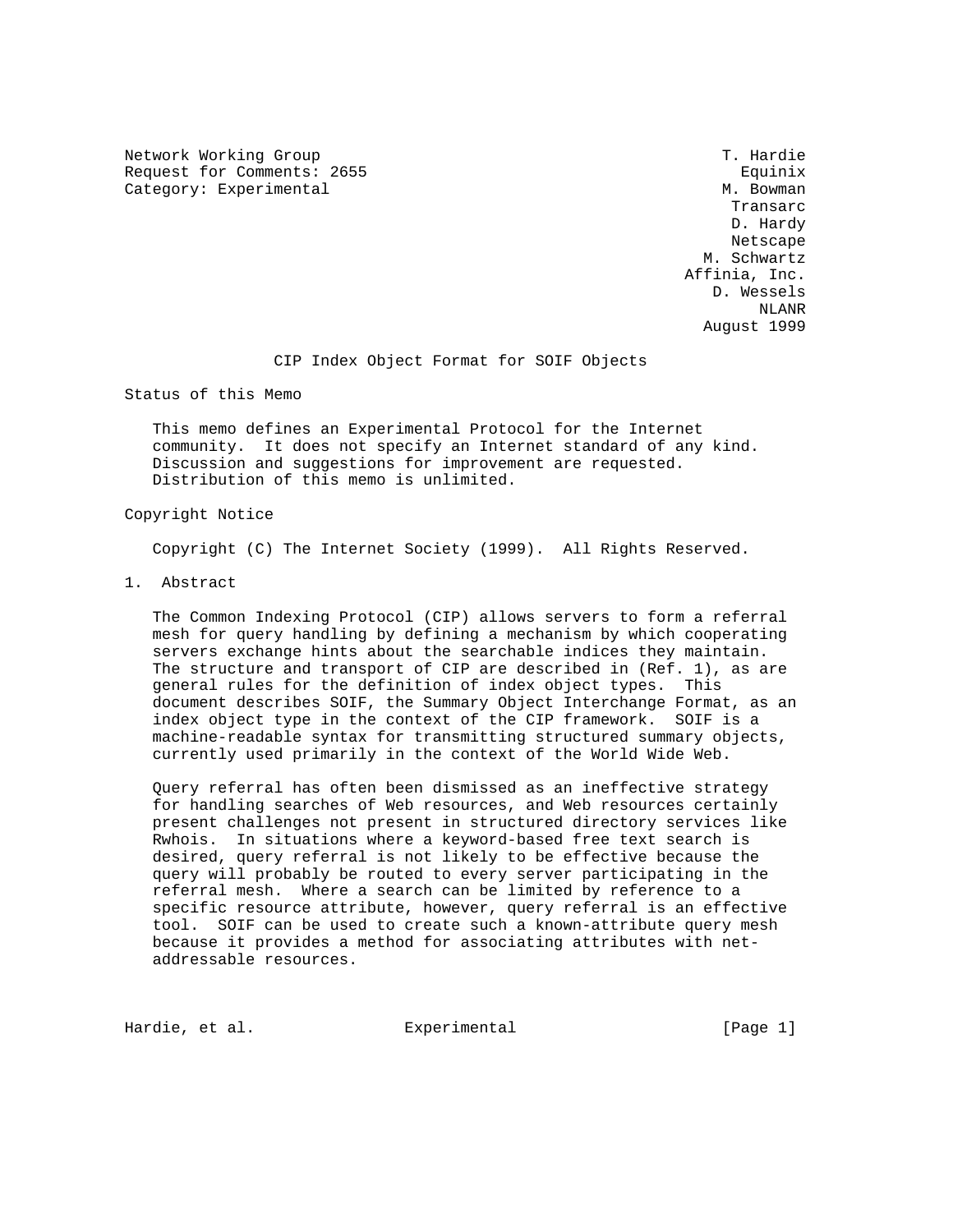## 1.1 History

 SOIF was first defined by the Harvest project [Ref 2.] in January 1994. SOIF was derived from a combination of the Internet Anonymous FTP Archives IETF Working Group (IAFA) templates [Ref 3.] and the BibTeX bibliography format [Ref 4.]. The combination was originally noted for its advantages of providing a convenient and intuitive way for delimiting objects within a stream, and setting apart the URL for easy object access or invocation, while still preserving compatibility with IAFA templates.

 Mic Bowman, Darren Hardy, Mike Schwartz, and Duane Wessels each contributed to the creation of the SOIF format as part of the Harvest Project; later work took place as part of the FIND working group.

## 2. Name

 The index object described below will have the MIME type of application/index.obj.HARVEST-SOIF-1.

### 3. Payload Format

 Each summary object has 3 fundamental components: a template type, a URL, and zero or more ATTRIBUTE-VALUE pairs. Because the VALUEs in the ATTRIBUTE-VALUE pairs may contain arbitrary data (cf. Section 3.5), SOIF objects should be encoded in Base64 unless the template type unambiguously establishes that the VALUEs do not contain binary data.

# 3.1 Template Type

 The Template type is used to identify the set of ATTRIBUTEs contained within a particular SOIF object. SOIF does not define the template types themselves; it only provides a way to associate the summary object with a predefined template type name. Template types may be registered or unregistered. Unregistered template types provide an indication of available ATTRIBUTE-VALUE pairs, but these may vary both according to the original resource and the method by which the summary object was generated. Registered template types must refer to a formally specified description of all mandatory and optional ATTRIBUTE-VALUE pairs available for that type. See [10] for a description of the process of registering template types with the IANA.

 Historically, the template types used by SOIF were derived from IAFA template types (Ref. 3). SOIF objects generated by the Harvest system have a "FILE" template type; in current practice this is the most common template type. The "FILE" template type is a generic template

Hardie, et al. Subsection Experimental Frage 21 [Page 2]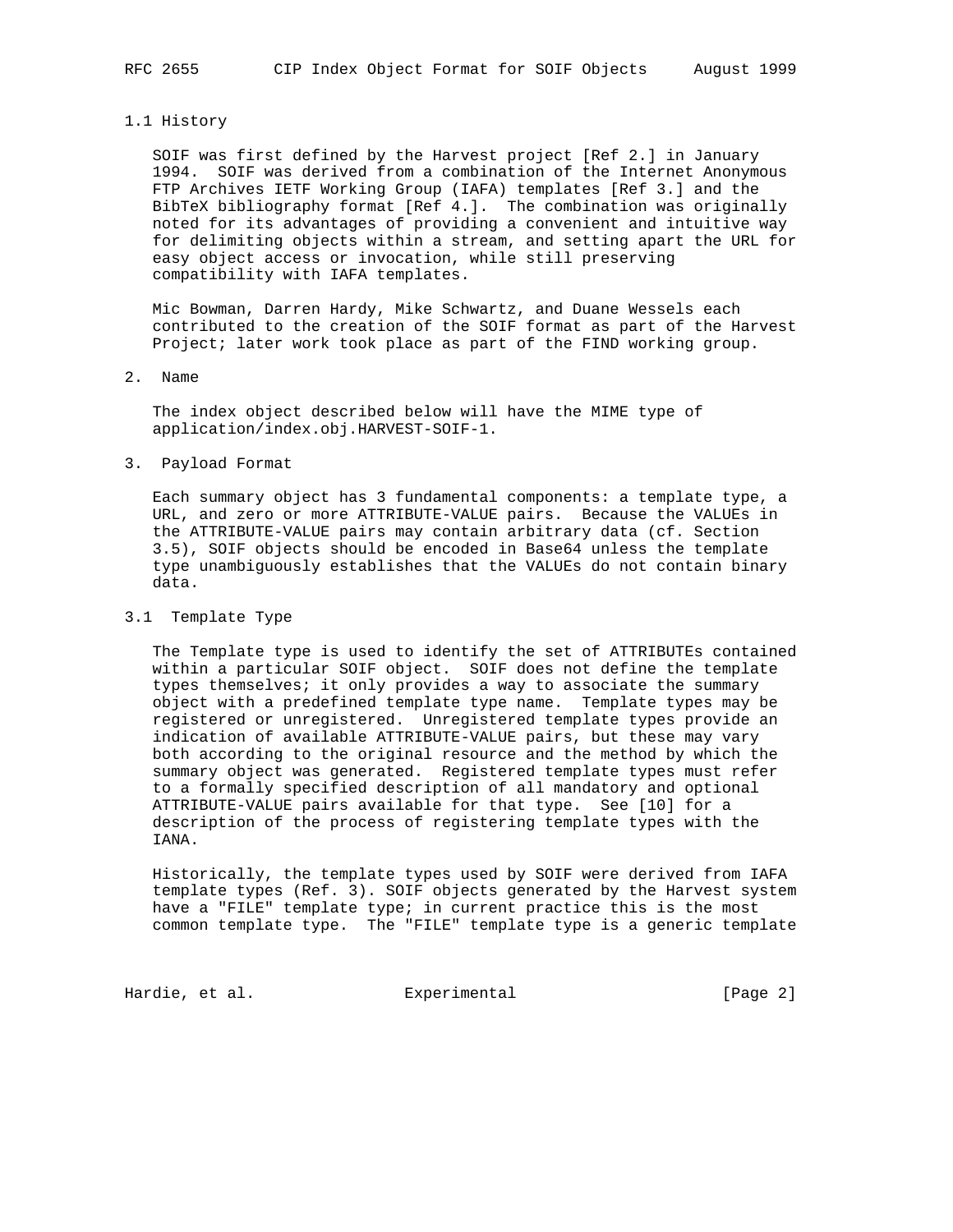type meant to handle a large variety of web-based resources. No formal specification of it is available, though a list of ATTRIBUTE- VALUE pairs common to the "FILE" template type is found in Appendix A. "DOCUMENT" and "OBJECT" are other generic template-types.

 The use of unregistered template types obviously presents some problems to the correct operation of query referral. Two efforts have been mounted to allow peer-to-peer agreement on the association of template types with specific attribute sets: Netscape's RDM (Ref. 6) and the STARTS project (Ref. 7). Initially, CIP meshes based on systems which use unregisterested template types may need to use these or similar methods to associate template types with specific attribute sets.

 Mesh operators are strongly encouraged, however, to migrate to registered template types as soon as is practical. Registered template types allow CIP meshes to derive the definitions of attributes, which enables multiple-language interfaces to the base attributes. In addition, registered template types allow CIP meshes and other users of SOIF to establish the permitted data types and encodings of the VALUEs associated with each ATTRIBUTE. This makes deriving the appropriate matching semantics for a particular VALUE much more straightforward and eliminates the limitations of the default octet-by-octet matching (cf. Section 4.).

# 3.2 URL

 Uniform Resource Locators (URLs) (Ref 5.) are used by SOIF as object IDENTIFIERs. SOIF associates its summary objects with net addressable resources by using the URL by which the resource was addressed as the initial field of the object body. See section 3.4 for the formal grammar associated with SOIF objects.

 This association allows the same resource to have multiple summary objects, differentiated only by the URL by which the resource was accessed. This possibility does not, however, impact the usability of the URL as an object IDENTIFIER. Furthermore, since it can be argued that the net address is a salient part of the metadata, there may be compensating benefits to using the URL as an object IDENTIFIER.

 As noted in Appendix A, the Harvest project used several additional identity attributes ("Gatherer-Name", "Gatherer-Host", "Gatherer- Port" and "Gatherer-Version") to further identify the provenance of a particular object. Within the context of CIP, it may be useful to identify the base sources of particular index objects; see Appendix B for one example of how a SOIF-based CIP hint could use the base source URL.

Hardie, et al. Subsection Experimental Experimental [Page 3]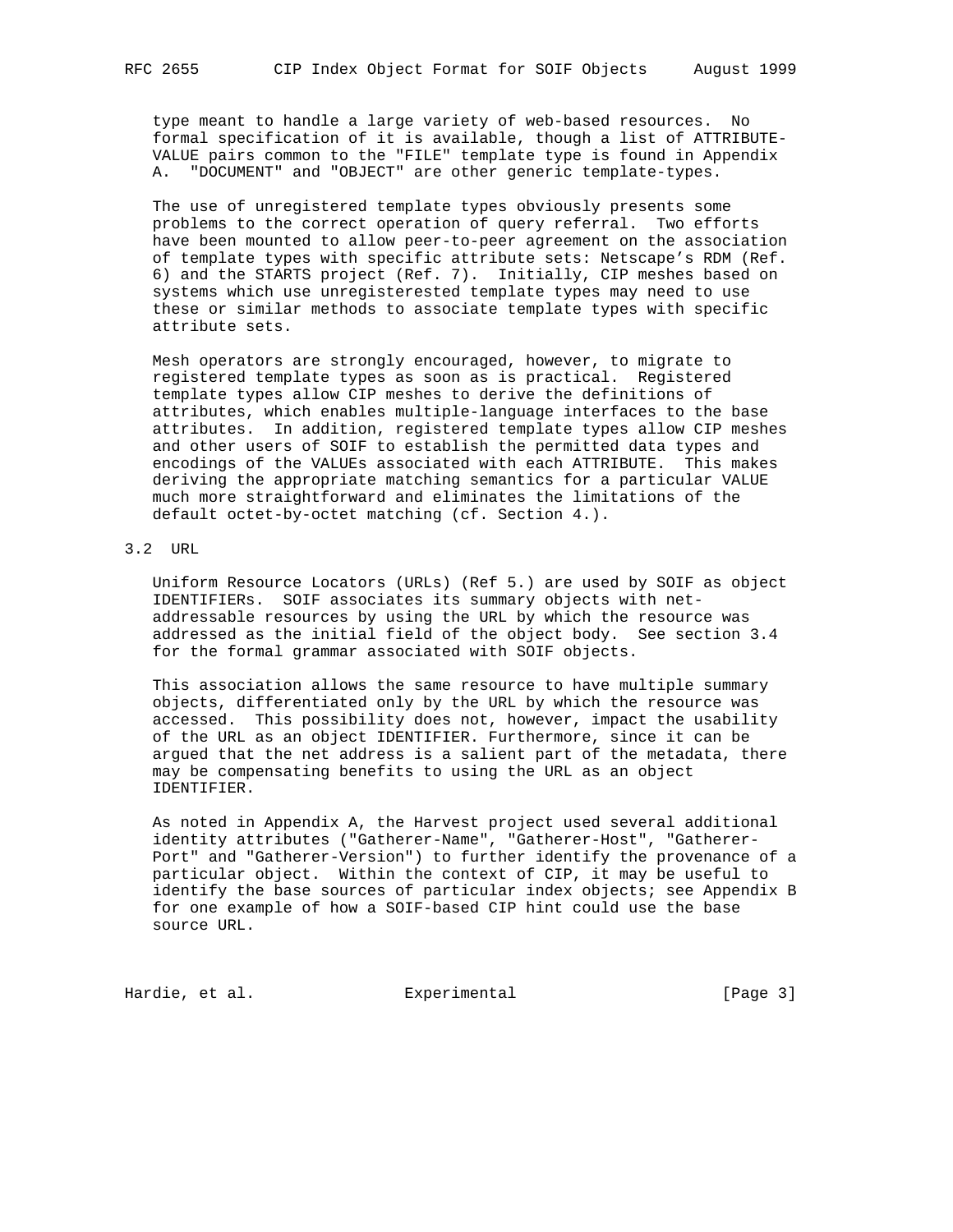## 3.3 ATTRIBUTE-VALUE pairs.

 Each summary object has zero or more ATTRIBUTE-VALUE pairs, which contain metadata about the net-addressable resource referenced by the URL. Pairs are composed of an ATTRIBUTE IDENTIFIER, the length of the VALUE, a delimeter, and the VALUE. It should be stressed that ATTRIBUTE VALUE pairs are not CR/LF terminated, but parsed according to grammar set out in section 3.4. In the examples in Section 3.6 and in many other representations of SOIF objects, ATTRIBUTE-VALUE pairs are represented on individual lines to enhance readability. VALUEs may contain CR/LF, however, and implementors must be careful to parse the full VALUE. Implementors of SOIF parsers MUST ignore <CR>,<LF>,<TAB>,<SPACE>, or other whitespace found between the VALUE of an ATTRIBUTE-VALUE pair and the ATTRIBUTE-IDENTIFIER of the subsequent pair.

 The SOIF syntax does not explicitly allow for a single ATTRIBUTE to have multiple VALUEs. To handle multiple VALUEs for the same ATTRIBUTE, SOIF uses an ATTRIBUTE naming convention; a hyphen and positive integer are appended to the ATTRIBUTE name to create an ATTRIBUTE IDENTIFIER VALUE associated with a specific ATTRIBUTE. For example, the ATTRIBUTE IDENTIFIERs "Author-1", "Author-2", and "Author-3" can be used to represent three VALUEs associated with the ATTRIBUTE "Author" where a specific resource has three authors. See section 4 for the implications of this strategy on matching semantics.

## 3.4 SOIF Grammar

The SOIF syntax is defined by the following grammar:

| SOIF                           | $\mathbf{1} \mathbf{1} =$     | OBJECT SOIF                                                       |
|--------------------------------|-------------------------------|-------------------------------------------------------------------|
|                                |                               | OBJECT                                                            |
| OBJECT                         |                               | $::= \text{\Leftrightarrow}$ TEMPLATE-TYPE { URL ATTRIBUTE-LIST } |
| $TEMPLATE-TYPE$ ::= IDENTIFIER |                               |                                                                   |
|                                |                               | ATTRIBUTE-LIST ::= ATTRIBUTE ATTRIBUTE-LIST                       |
|                                |                               | ATTRIBUTE                                                         |
|                                |                               | NULL                                                              |
| ATTRIBUTE                      |                               | $::=$ IDENTIFIER $\{VALUE - SIZE\}$ DELIMITER VALUE               |
| URL                            | $\therefore$ $\therefore$ $=$ | RFC1738-URL-Syntax   "-"                                          |
| IDENTIFIER                     | $\mathbf{1} \mathbf{1} =$     | ALPHA-NUMERIC-STRING                                              |
| VALUE                          | $\mathbf{1} \mathbf{1} =$     | ARBITRARY-DATA                                                    |
| VALUE-SIZE                     | $\mathbf{1} \mathbf{1} =$     | NUMERIC-STRING                                                    |
| DELIMITER                      | $\mathbf{1} \mathbf{1} =$     | ": <tab>"</tab>                                                   |
|                                |                               |                                                                   |

Hardie, et al. Experimental [Page 4]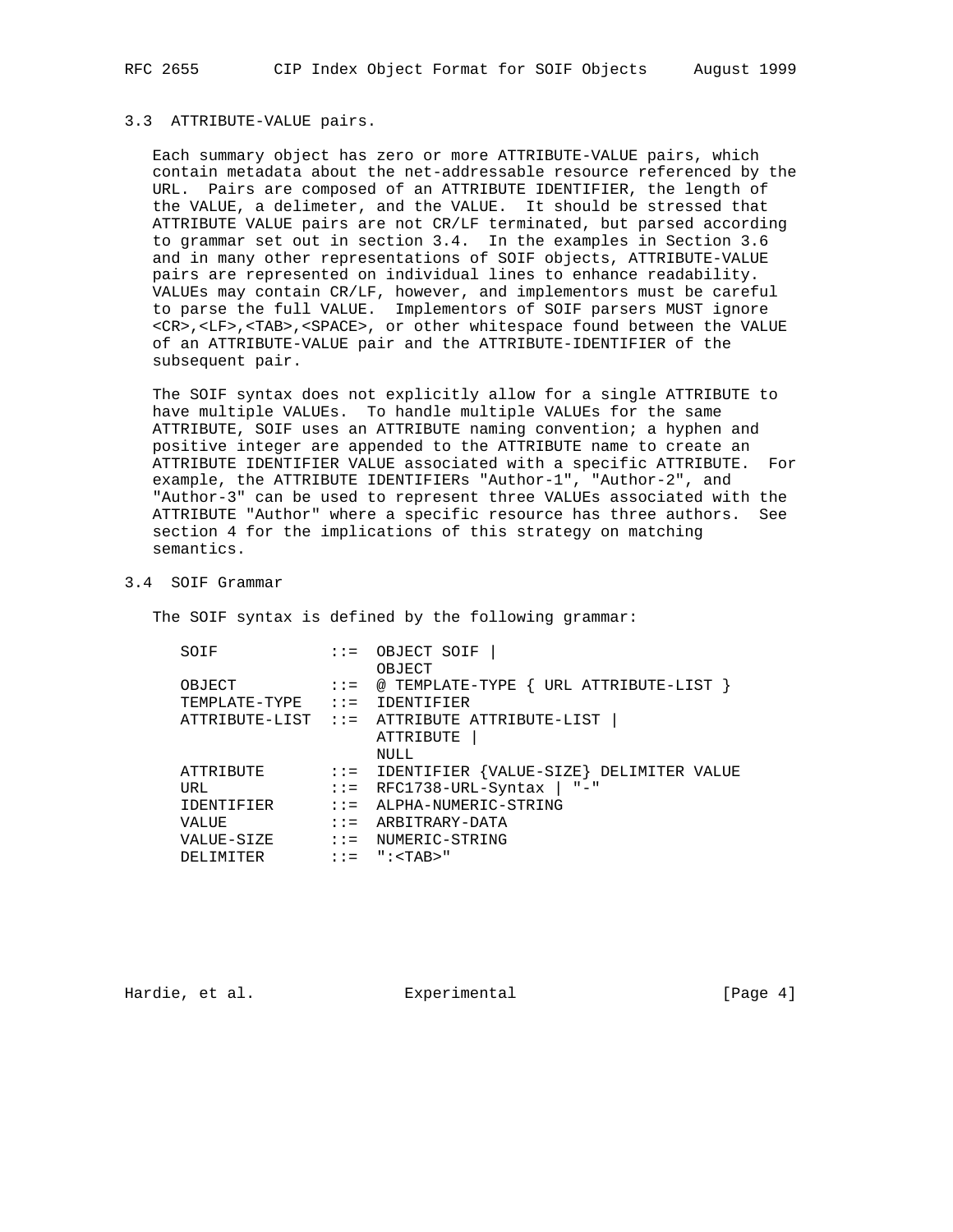## 3.5 Grammar Description

#### TIRT.

 a Uniform Resource Locator encoded in the syntax defined by RFC 1738 [3]. If the summary object has no URL associated with it, then a Latin-1 hyphen (octal \055) is used instead.

IDENTIFIER

 an ASCII character string that only contains alphanumeric characters and hyphens or underscores. IDENTIFIERs should avoid including hyphens followed by positive integers except when constructing multiple-VALUE ATTRIBUTE IDENTIFIERs.

VALUE

 a buffer of VALUE-SIZE octets containing the VALUE. The VALUE may contain data in arbitrary formats or encodings, which recipients recognize based on Template-Type.

#### VALUE-SIZE

 a non-negative integer encoded as an ASCII character string. The integer indicates how many octets the VALUE occupies after the DELIMITER.

### DELIMITER

 a two octet delimiter which is a Latin-1 colon (:) and a tab (\t),  $(octal \ 072\011).$ 

 { } the Latin-1 curly braces (octal \173 and \175) are used to wrap the VALUE-SIZE (no spaces) as well as the URL and ATTRIBUTE-LIST combination.

## @TEMPLATE-TYPE

 the Latin-1 @ (octal \100) and TEMPLATE-TYPE (no space between them) is used to mark the beginning of the SOIF object.

## NUMERIC-STRING

Zero or more ASCII numerals.

ALPHA-NUMERIC-STRING

 Zero or more ASCII letters or numerals, plus hyphens or underscore.  $[a-z, A-Z, 0-9, - and ]$ .

ARBITRARY-DATA

Octets of data in arbitrary formats or encodings.

Hardie, et al. Subsection Experimental Fage 5]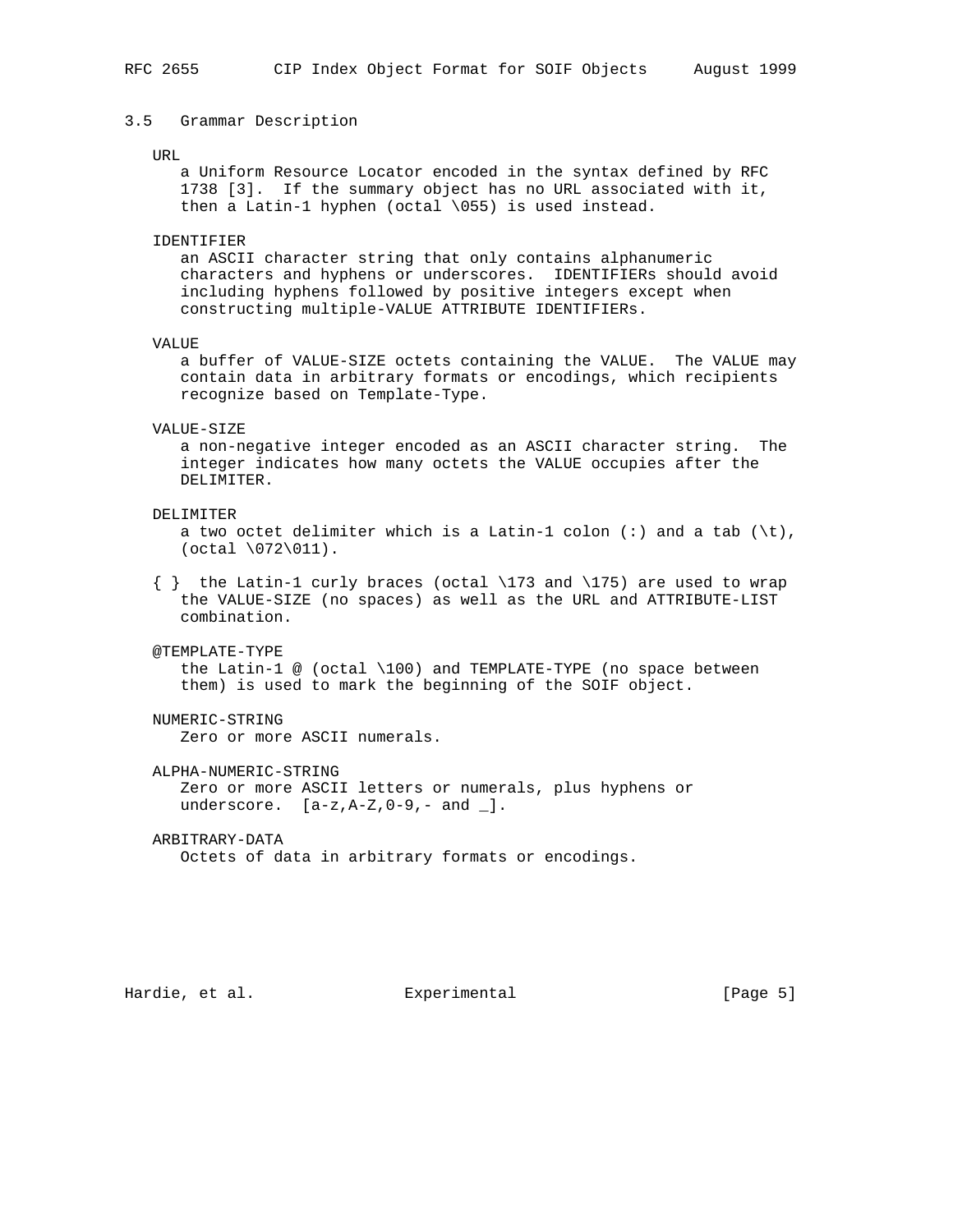## 4. Matching Semantics

 As was discussed in Section 1, query referral of SOIF objects will be most effective when a query identifies a particular ATTRIBUTE or set of ATTRIBUTEs as the target of the query match. A query-identified ATTRIBUTE should be considered to match a SOIF ATTRIBUTE when a case-insentive character-by-character comparison matches that portion of the ATTRIBUTE IDENTIFIER prior to any hyphen-integer suffix. For example, a query which asks for a match on the ATTRIBUTE "author" should match the IDENTIFIERs "author", "Author", "AUTHOR", and "Author-1". [10] discourages the registration of template types containing ATTRIBUTEs which have previously been registered with substantially different definitions. This will help eliminate mis referral, but a CIP mesh may nonetheless need to maintain a thesaurus matching ATTRIBUTEs from particular template-types to those of other, especially unregistered, template-types.

 The matching semantics appropriate for a particular VALUE are derived from its data type and encoding. For VALUEs associated with ATTRIBUTEs which are part of a registered template type, the data type and encoding are readily available. For VALUEs associated with ATTRIBUTES associated with unregistered template-types, an octet-by octet comparison is the default. In cases where previous experience has demonstrated that a particular ATTRIBUTE contains string data, a case-insensitive substring match may be used. For example, in a query against the "AUTHOR" ATTRIBUTE of the generic "DOCUMENT" template type, the query VALUE "Garcia" should match the SOIF VALUEs "Garcia", "GARCIA", and "Jose Garcia y Montes".

 Over time, there may well emerge an understanding of which attributes tend to produce correct query referrals within a mesh. As such understandings emerge, mesh maintainers may wish to define a particular SOIF TEMPLATE-TYPE which restricts included ATTRIBUTES to those likely to foster correct referrals.

## 5. Internationalization

 The internationalization of SOIF depends on the registration of template-types. Since TEMPLATE-TYPEs and ATTRIBUTE IDENTIFIERs must be in ASCII characters, only languages which use the ASCII character set are fully supported for unregistered TEMPLATE-TYPEs. For registered template types, in contrast, the specification of an ATTRIBUTE's definition will allow UI designers to present a native language mapping of the ATTRIBUTE to the end user. Further, the inclusion of data type and encoding information in the description of VALUEs means that any language encoding or character set required by a particular application may be supported. For unregistered template types, the ability of peer servers to pass schema definitions may

Hardie, et al. Subsection Experimental Fage 6]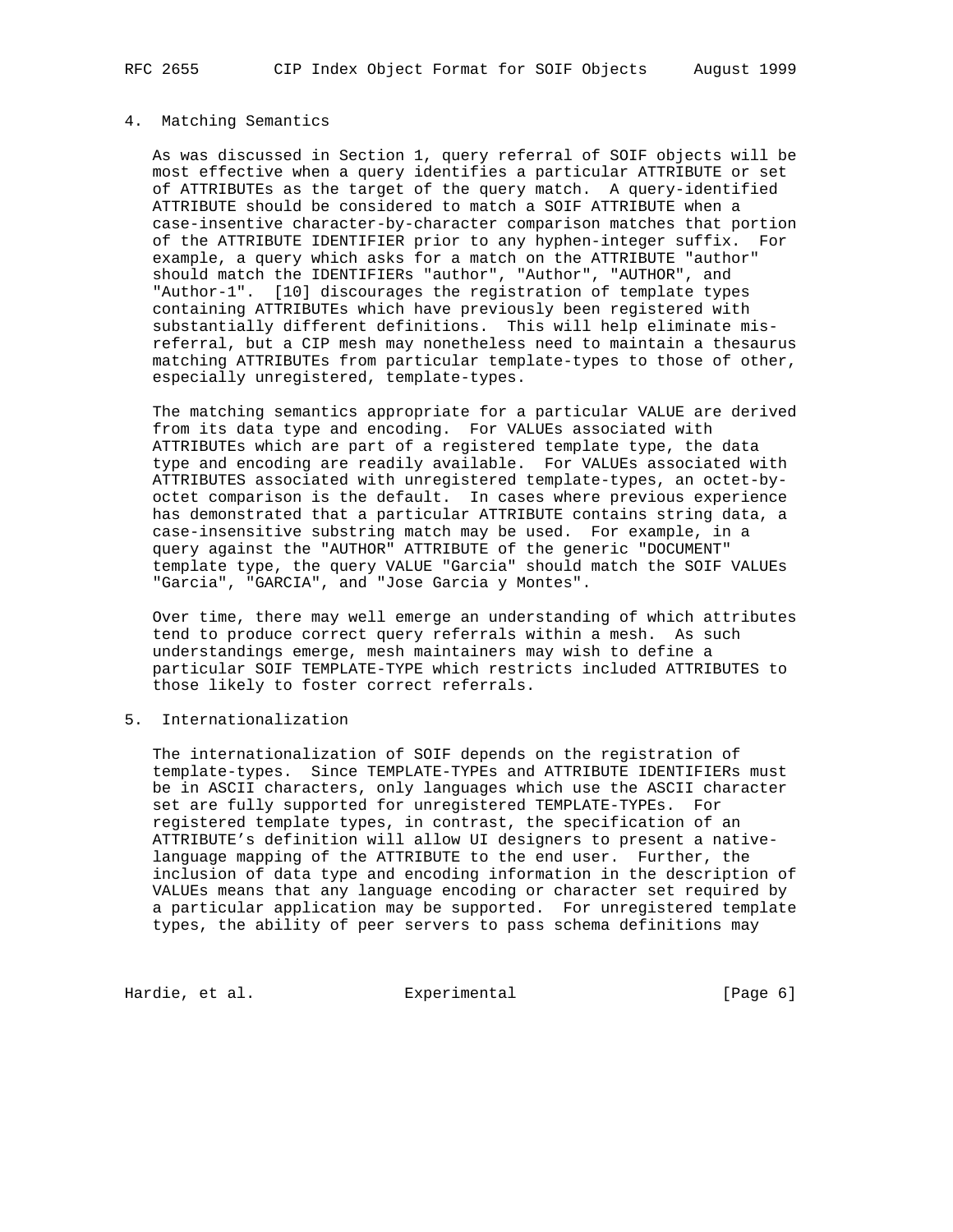provide a form of "private registration" which could provide some of the facilities for internationalization available to registered template types. (See above, section 3.1 and Refs. 6 and 7.)

6. Example Summary Objects

 The appendices contain example summary objects encoded using specific template types. The following are some example summary objects using the generic "DOCUMENT" SOIF template-type:

```
 @DOCUMENT { http://home.netscape.com:80/
   Title{19}: Welcome to Netscape
   Content-Type{9}: text/html
   Content-Length{5}: 33262
 }
```

```
 @DOCUMENT { http://home.netscape.com/eng/ssl3/ssl-toc.html
 Title{19}: SSL Protocol V. 3.0
 Content-Type{9}: text/html
 Content-Length{5}: 5870
 Author-1{14}: Alan O. Freier
 Author-2{14}: Philip Karlton
 Author-3{14}: Paul C. Kocher
 Abstract{318}: This document specifies Version 3.0 of the
 <B>Secure Sockets Layer (SSL V3.0)</B> protocol, a security
 protocol that provides communications privacy over the Internet.
 The protocol allows client/server applications to communicate in
 a way that is designed to prevent eavesdropping, tampering, or
 message forgery.
 }
```

```
 @DOCUMENT { http://www.nissanmotors.com/1996/300ZX/pictures/300zx.jpg
 Content-Type{10}: image/jpeg
 Content-Length{5}: 25940
 Last-Modified{31}: Tuesday, 11-Jun-96 19:18:44 GMT
Thumbnail{259}: .................
 }
```
7. Security

 Please see (Ref. 1) for a general discussion of Security concerns for the CIP framework.

 SOIF currently contains no requirement that any template type contain an authentication ATTRIBUTE. SOIF summary objects lacking authentication ATTRIBUTEs must, therefore, be treated as unreliable indicators of the referenced resource's content. A hostile party could create a summary object which significantly misrepresented a

Hardie, et al. Subsection Experimental Fage 7]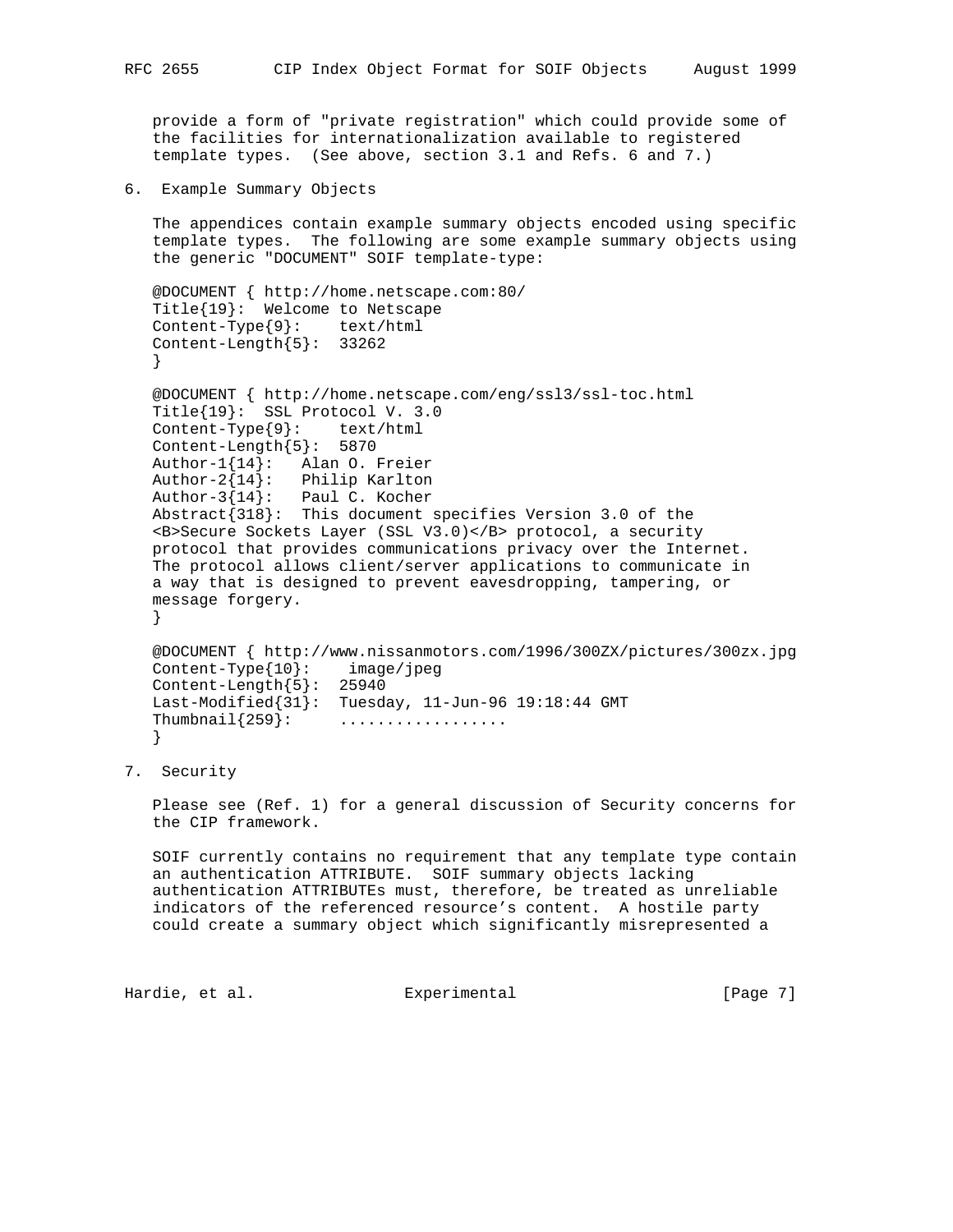resource's content. As part of a CIP mesh, this data could either channel a large number of requestors to a resource (possibly resulting in a denial of service) or away from a resource (possibly resulting in a loss of appropriate visibility).

# 8. References

- [1] Allen, J. and M. Mealling, "The Architecture of the Common Indexing Protocol (CIP)", RFC 2651, August 1999.
- [2] The Harvest Information Discovery and Access System: <URL:http://harvest.transarc.com/>.
- [3] D. Beckett, IAFA Templates in Use as Internet Metadata, 4th Int'l WWW Conference, December 1995, <URL:http://www.hensa.ac.uk/tools/www/iafatools/>
- [4] L. Lamport, LaTeX: A Document Preparation System, Addison- Wesley, Reading, Mass., 1986.
- [5] Berners-Lee, T., Masinter, L. and M. McCahill, "Uniform Resource Locators (URL)", RFC 1738, December 1994.
- [6] D. Hardey, Resource Description Messages (RDM), W3C Note-rdm- 960724, July 24, 1996, <URL:http://www.w3.org/pub/WWW/TR/NOTE rdm.html>
- [7] L. Gravano, K. Chang, H. Garcia-Molina, C. Lagoze, A. Paepcke, STARTS: Stanford Protocol Proposal for Internet Retrieval and Search, January 1997, <URL:http://www db.stanford.edu/˜gravano/starts.html>
- [8] S. Weibel, J. Kunze, C. Lagoze, Dublin Core Metadata for Simple Resource Description, Work in Progress.
- [9] E. Miller, Dublin Core Element Set Crosswalk, January 1997, <URL:http://www.oclc.org:5046/˜emiller/DC/crosswalk.html>
- [10] Hardie, T., "Registration Procedures for SOIF Template Types", RFC 2656, August 1999.

Hardie, et al. Subsection Experimental Experimental [Page 8]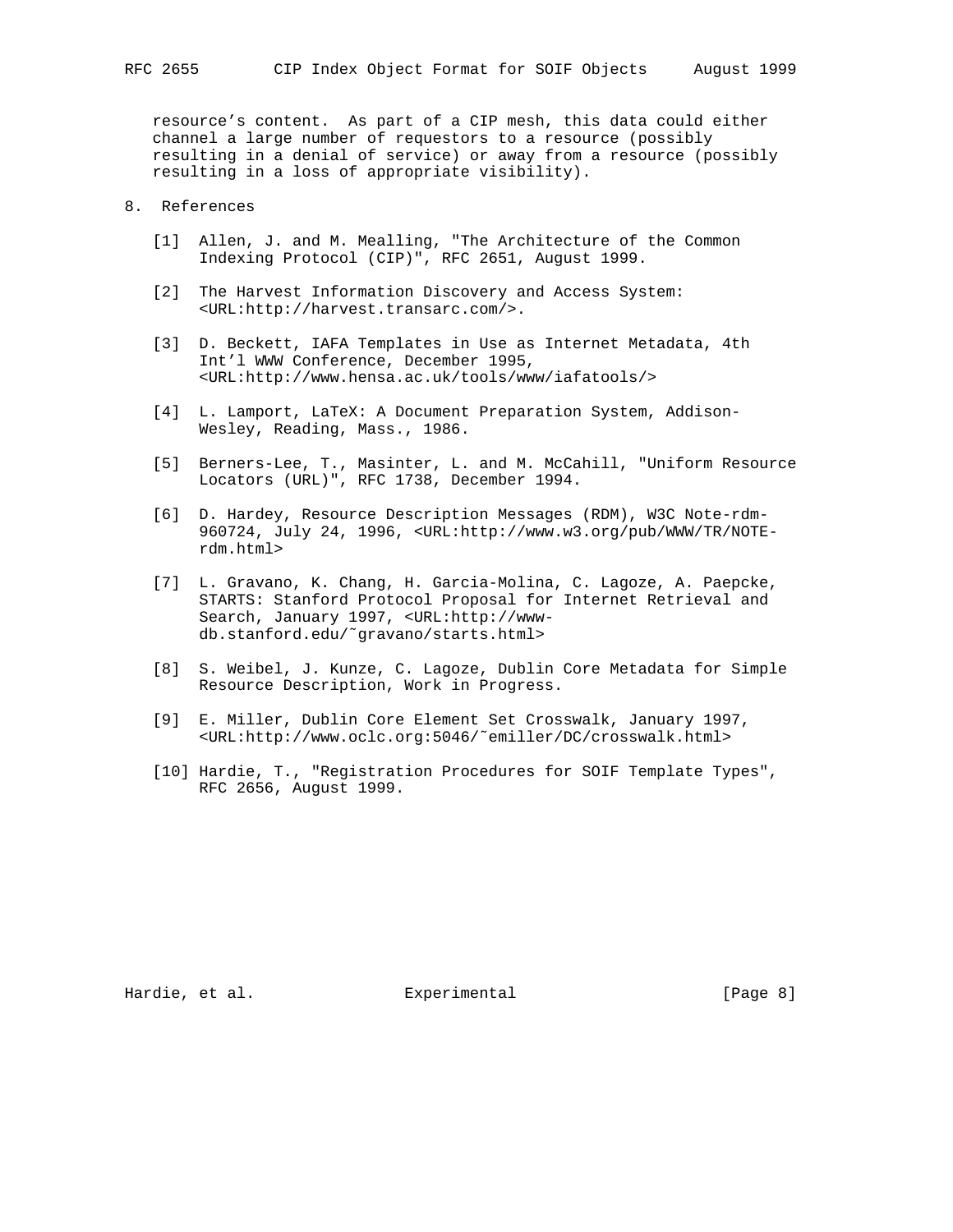9. Authors' Addresses

 Ted Hardie Equinix 901 Marshall Street Redwood City, CA 94063 USA

EMail: hardie@equinix.com

 Mic Bowman Transarc Corporation The Gulf Tower 707 Grant Street Pittsburgh, PA 15219 USA

 Phone: +1 412 338 4400 EMail: mic@transarc.com

 Darren Hardy Netscape Communications Corp. 685 E. Middlefield Road Mountain View, CA 94043 USA

 Phone: +1 415 937 2555 EMail: dhardy@netscape.com

 Mike Schwartz Affinia, Inc. 621 17th Street, Suite 1700 Denver, CO 80293

 Phone: +1 (303) 292-4818 E-mail: mfs@affinia.net

 Duane Wessels National Laboratory for Applied Network Research

 Phone: +1 303 497 1822 EMail: wessels@nlanr.net

Hardie, et al. Subsection Experimental Experimental [Page 9]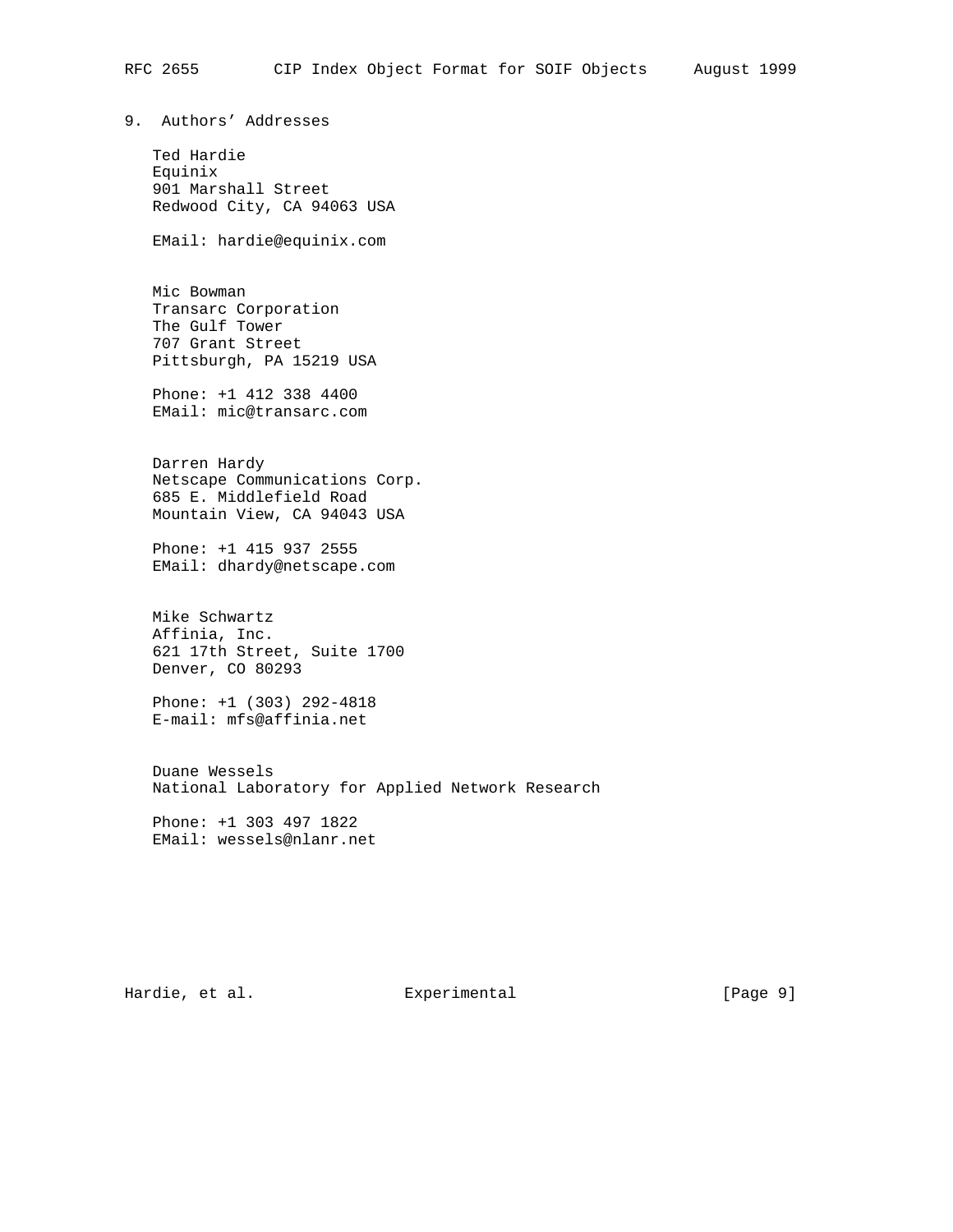Appendix A. Common Attributes for "FILE" Template-type Summary Objects created by Harvest: Abstract Brief abstract about the object. Author Author(s) of the object. Description Brief description about the object. File-Size Number of bytes in the object. Full-Text Entire contents of the object. Gatherer-Host Host on which the Gatherer ran to extract information from the object. Gatherer-Name Name of the Gatherer that extracted information from the object. (eg. Full-Text, Selected-Text, or Terse). Gatherer-Port Port number on the Gatherer-Host that serves the Gatherer's information. Gatherer-Version Version number of the Gatherer. Update-Time The time that Gatherer updated the content summary for the object. Keywords Searchable keywords extracted from the object. Last-Modification-Time The time that the object was last modified. MD5 MD5 16-byte checksum of the object.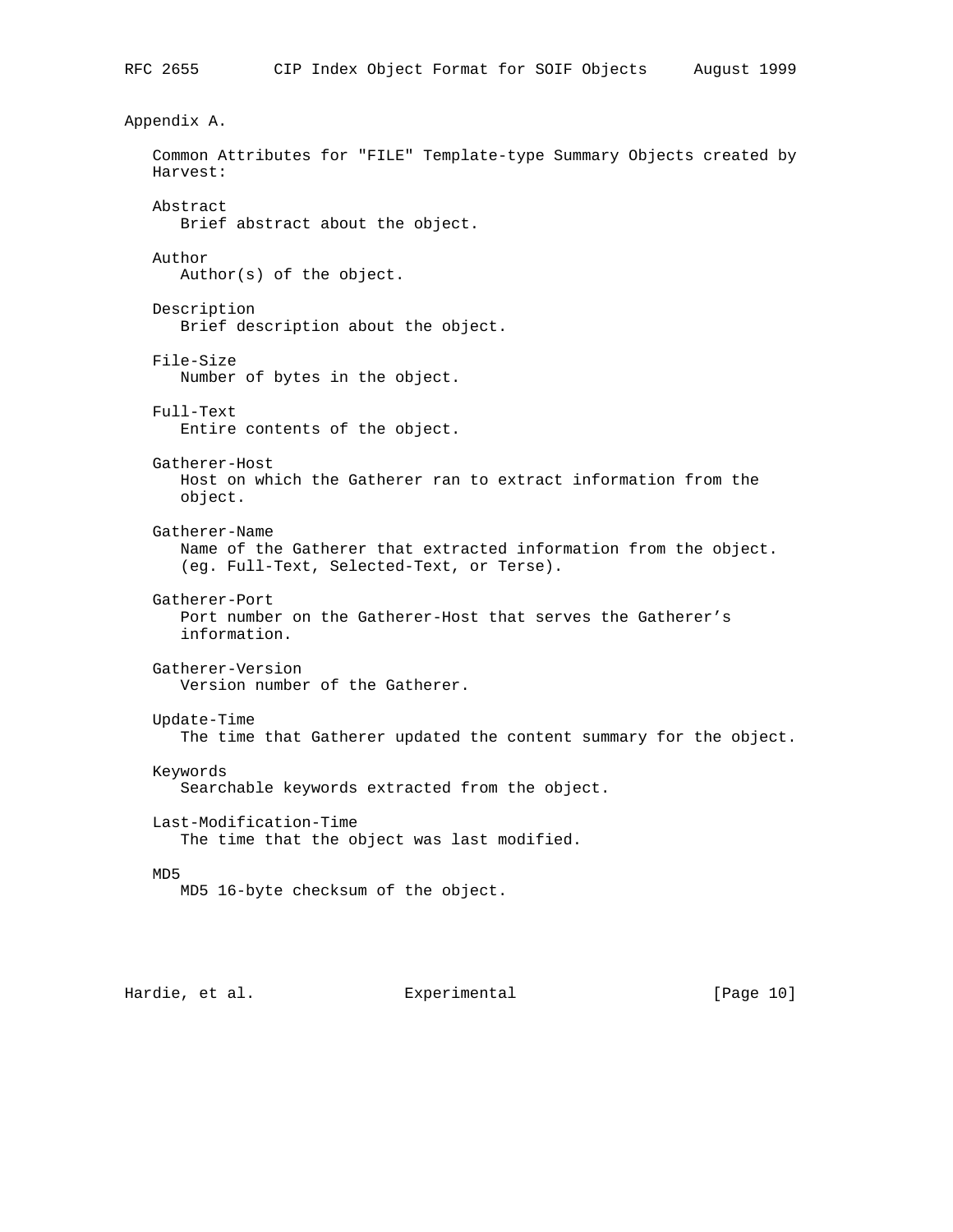Refresh-Rate The number of seconds after Update-Time when the summary object is to be re-generated. Defaults to 1 month.

Time-to-Live

 The number of seconds after Update-Time when the summary object is no longer valid. Defaults to 6 months.

# Title

Title of the object.

Type The object's type. Some example types are:

 Archive Audio Awk Backup Binary C CHeader Command Compressed CompressedTar Configuration Data Directory DotFile Dvi FAQ FYI Font FormattedText GDBM GNUCompressed GNUCompressedTar HTML Image Internet-Draft MacCompressed Mail Makefile ManPage Object OtherCode PCCompressed Patch Perl PostScript

Hardie, et al. Experimental [Page 11]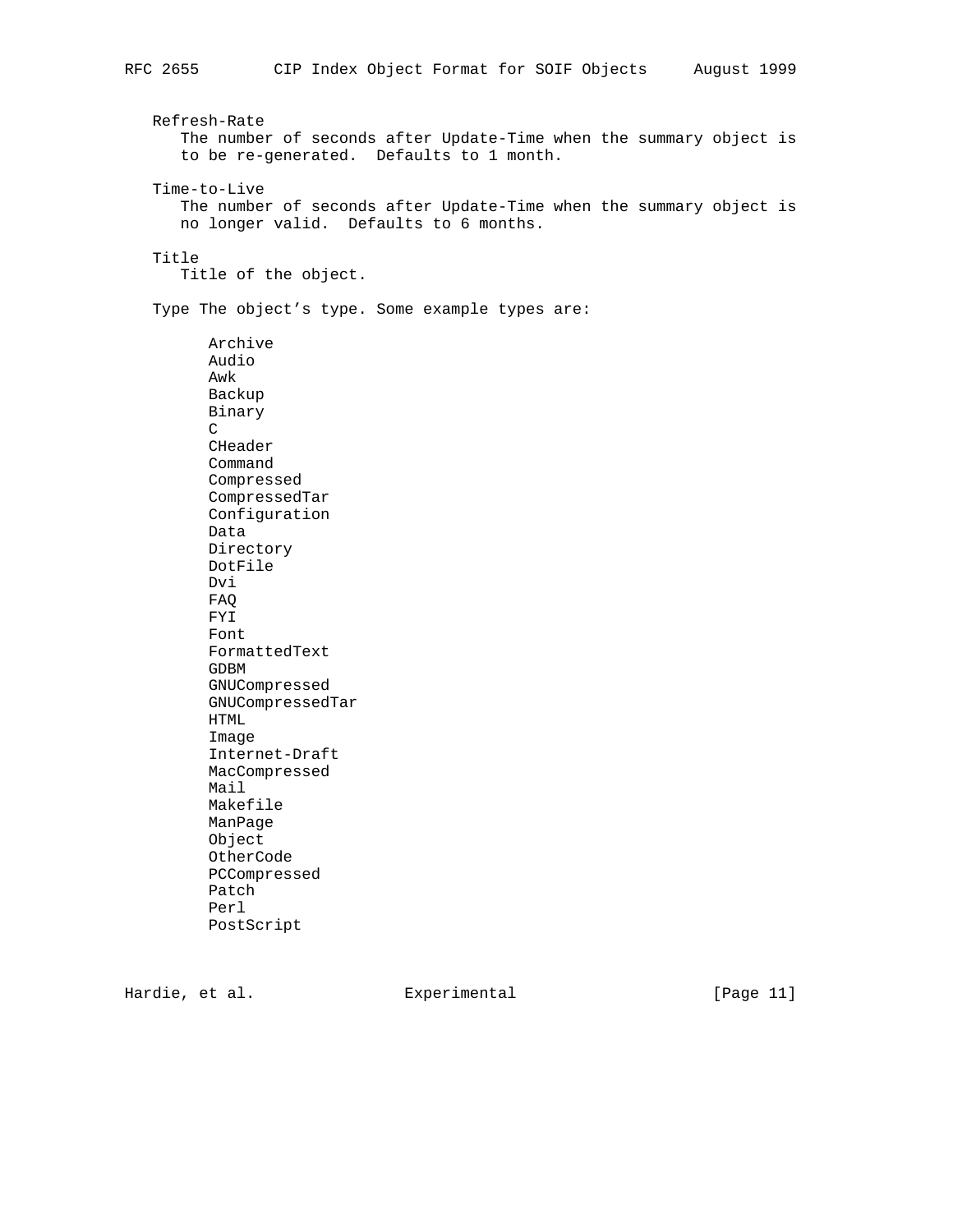RCS README RFC SCCS ShellArchive Tar Tcl Tex Text Troff Uuencoded WaisSource Update-Time The time that the summary object was last updated. REQUIRED field, no default. URL-References Any URL references present within HTML objects. Appendix B. Proposed Attributes for a "CIP-HINT" Template Type Attribute-Identifier-List A comma-delimited list whose entries take the form Template- Type:Attribute . This list identifies the attributes against which queries are supported. Because of the current limitation on Identifiers, this list must be in ASCII. Source The URI of the service which created some or all of the index objects to which this hint applies. Note that this service may be and often is distinct from the server which provides query access to those objects. Total-Object-Count The total number of index objects in the collection for which the Hint applies. This should be a positive integer. Weightlist-[Attribute-Identifier] This construction allows the HINT to contain a weighted list of values for a specific Attribute-Identifier. There may be as many Weightlist entries as there Attribute-Identifiers in the Attribute-Identifier-List. Each Weightlist entry takes the form of Value;Object-Count, where the object count is a positive integer representing the number of objects within the collection

which contain that value. Weightlists are comma- delimited.

Hardie, et al. Experimental [Page 12]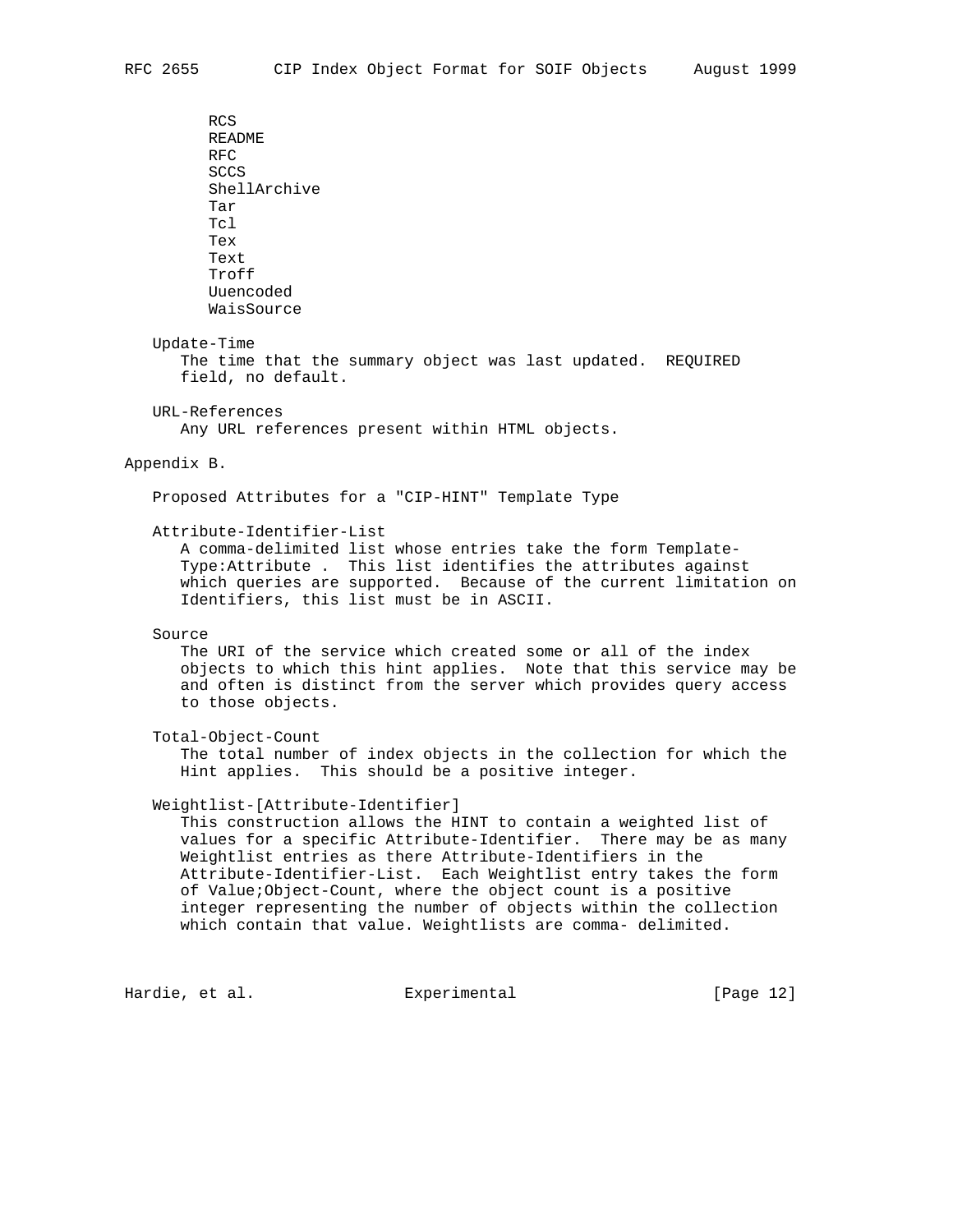```
 Should a Value contain a comma, it should be escaped when
       incorporated into the weightlist.
    Threshold-[Attribute-Identifier]
       If a server wishes not to report infrequently occurring Values in
       a specific Weightlist, it may declare a threshold under which it
       will not report Values.
    Certification-Type
       The type of Certification used for this object
    Certification
       The Value of the Certification.
    Date
       The Date at which the hint was generated
   Example:
@CIP-HINT{ http://nic.nasa.gov:80/Harvest/brokers/NASA/
Attribute-Identifier-list{49}:
DOCUMENT:Author, DOCUMENT:Keywords, IMAGE:Subject
Source-1{45}: http://nic.nasa.gov/Harvest/gatherers/Eureka/
Source-2{46}: http://techreports.larc.nasa.gov/cgi-bin/NTRS/
Total-Object-Count{5}: 10000
Weightlist-[IMAGE:Subject]{40}:
Shuttle;100, Planet;227, Moon;15, Sun;33
Threshold-[IMAGE:Subject]{2}: 10
Weightlist-[DOCUMENT:Author]{49}:
Grizzard;12, Aldrin\, Buzz;15, Aldrin\, James;45,
Threshold-[DOCMENT:Author]{1}: 5
Certification-Type{13}: PGP-Signature
Certification{51}: mQCNAzFNm5QAAEEALUBOolOWKpby+=YtmtBxUZWQgSGFyZGllID
Date{29}: Sun, 05 Jan 1997 08:33:33 GMT
}
Appendix C.
   A "Dublin-Core" Template Type [Ref. 8,9]
```

```
 TITLE
```
The name given to the resource by the CREATOR or PUBLISHER.

```
 CREATOR
```
 The person(s) or organization(s) primarily responsible for the intellectual content of the resource. For example, authors in the case of written documents, artists, photographers, or illustrators in the case of visual resources.

```
Hardie, et al. Subsection Experimental Fage 131
```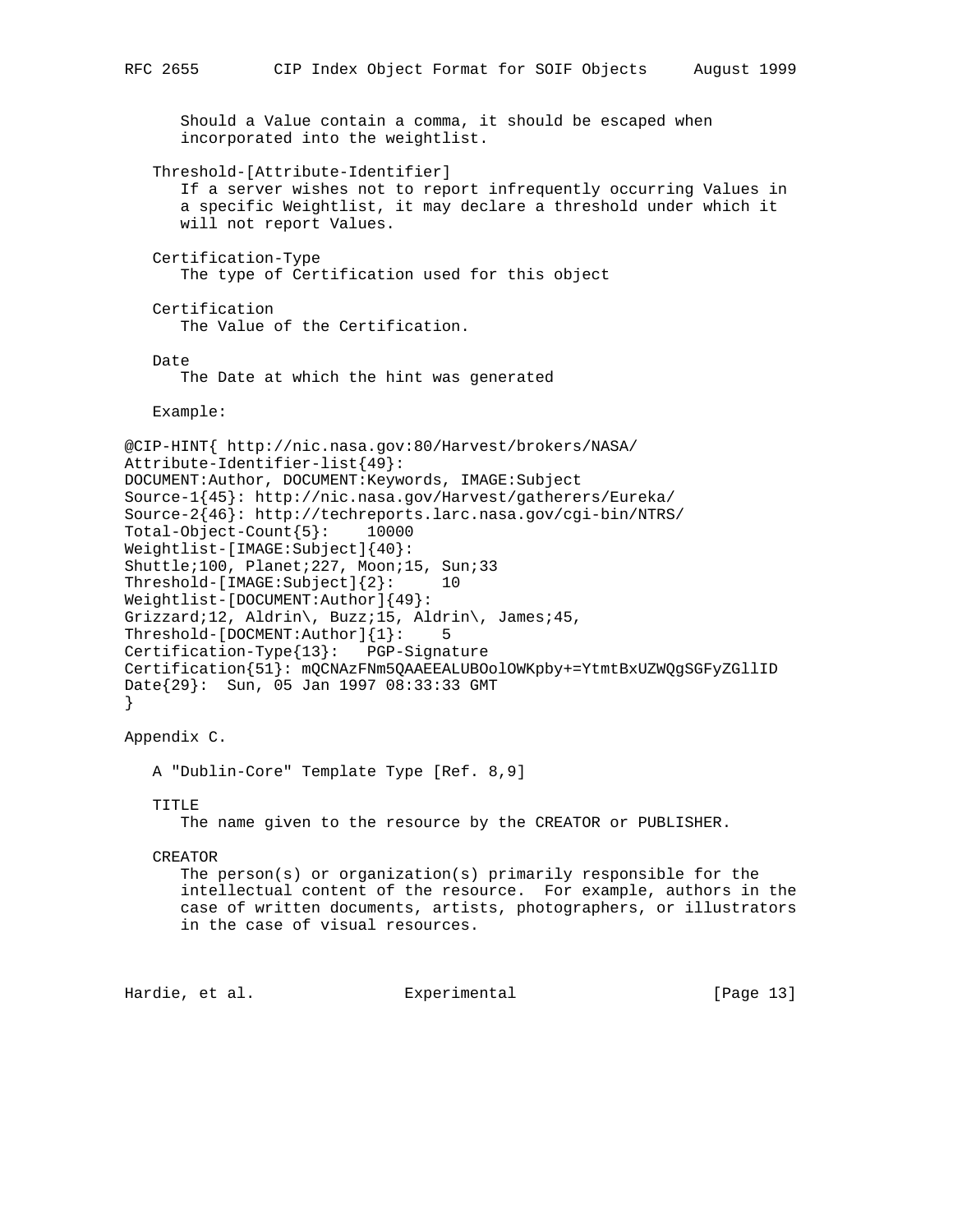### SUBJECT

 The topic of the resource, or keywords or phrases that describe the subject or content of the resource. The intent of the specification of this element is to promote the use of controlled vocabularies and keywords. This element might well include scheme-qualified classification data (for example, Library of Congress Classification Numbers or Dewey Decimal numbers) or scheme-qualified controlled vocabularies (such as Medical Subject Headings or Art and Architecture Thesaurus descriptors) as well.

### DESCRIPTION

 A textual description of the content of the resource, including abstracts in the case of document-like objects or content descriptions in the case of visual resources. Future metadata collections might well include computational content description (spectral analysis of a visual resource, for example) that may not be embeddable in current network systems. In such a case this field might contain a link to such a description rather than the description itself.

#### PUBLISHER

 The entity responsible for making the resource available in its present form, such as a publisher, a university department, or a corporate entity. The intent of specifying this field is to identify the entity that provides access to the resource.

#### CONTRIBUTOR

 Person(s) or organization(s) in addition to those specified in the CREATOR element who have made significant intellectual contributions to the resource but whose contribution is secondary to the individuals or entities specifed in the CREATOR element (for example, editors, transcribers, illustrators, and convenors).

## DATE

 The date the resource was made available in its present form. The recommended best practice is an 8 digit number in the form YYYYMMDD as defined by ANSI X3.30-1985. In this scheme, the date element for the day this is written would be 19961203, or December 3, 1996. Many other schema are possible, but if used, they should be identified in an unambiguous manner.

## TYPE

 The category of the resource, such as home page, novel, poem, working paper, technical report, essay, dictionary. It is expected that RESOURCE TYPE will be chosen from an enumerated list of types.

Hardie, et al. Experimental [Page 14]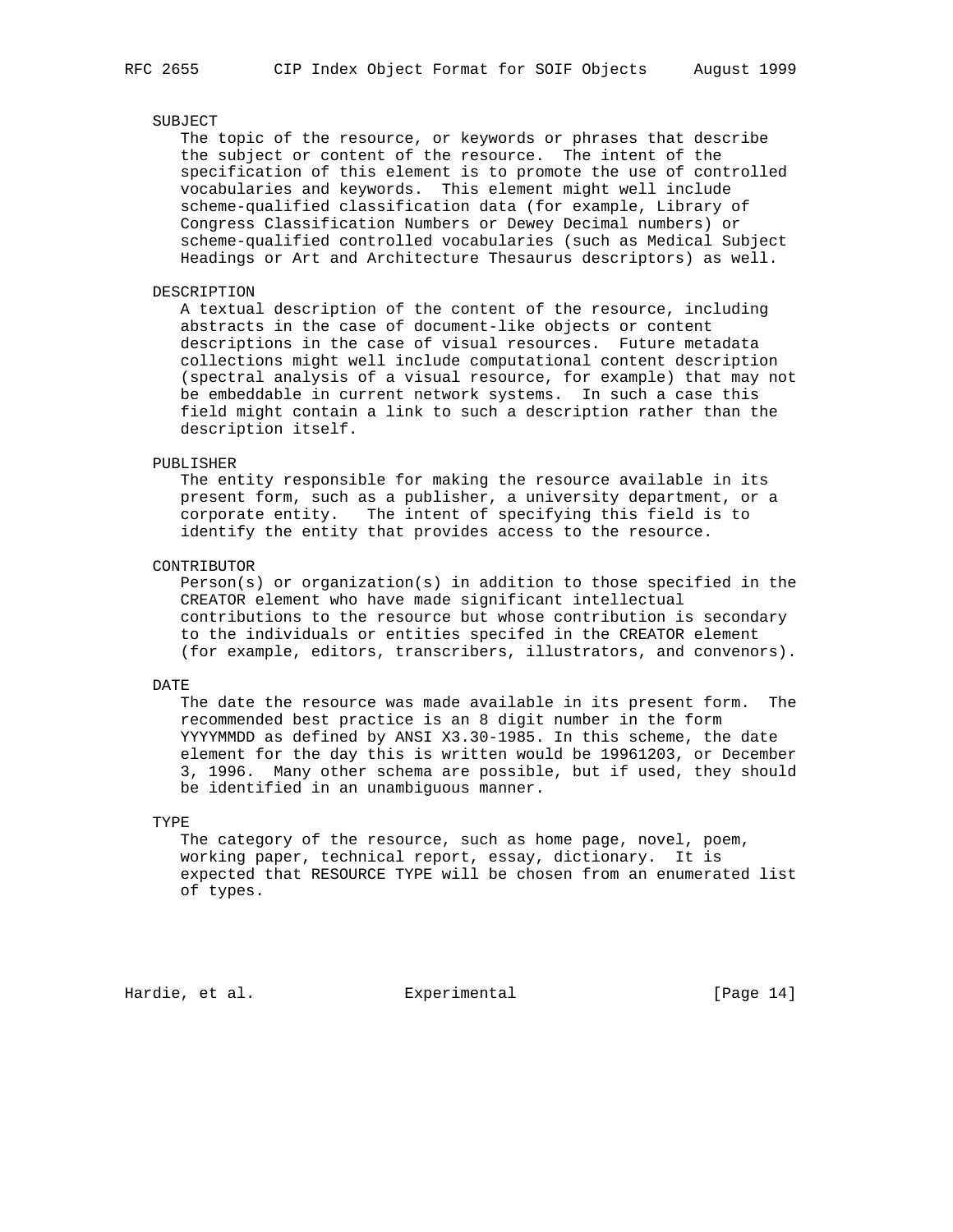## FORMAT

 The data representation of the resource, such as text/html, ASCII, Postscript file, executable application, or JPEG image. The intent of specifying this element is to provide information necessary to allow people or machines to make decisions about the usability of the encoded data (what hardware and software might be required to display or execute it, for example). As with RESOURCE TYPE, FORMAT will be assigned from enumerated lists such as registered Internet Media Types (MIME types). In principal, formats can include physical media such as books, serials, or other non-electronic media.

## IDENTIFIER

 String or number used to uniquely identify the resource. Examples for networked resources include URLs and URNs (when implemented). Other globally-unique identifiers,such as International Standard Book Numbers (ISBN) or other formal names would also be candidates for this element.

#### SOURCE

 The work, either print or electronic, from which this resource is derived, if applicable. For example, an html encoding of a Shakespearean sonnet might identify the paper version of the sonnet from which the electronic version was transcribed.

## LANGUAGE

 Language(s) of the intellectual content of the resource. Where practical, the content of this field should coincide with the NISO Z39.53 three character codes for written languages.

## RELATION

 Relationship to other resources. The intent of specifying this element is to provide a means to express relationships among resources that have formal relationships to others, but exist as discrete resources themselves. For example, images in a document, chapters in a book, or items in a collection. A formal specification of RELATION is currently under development. Users and developers should understand that use of this element should be currently considered experimental.

## COVERAGE

 The spatial locations and temporal durations characteristic of the resource. Formal specification of COVERAGE is currently under development. Users and developers should understand that use of this element should be currently considered experimental.

Hardie, et al. Subsection Experimental Franchise (Page 15)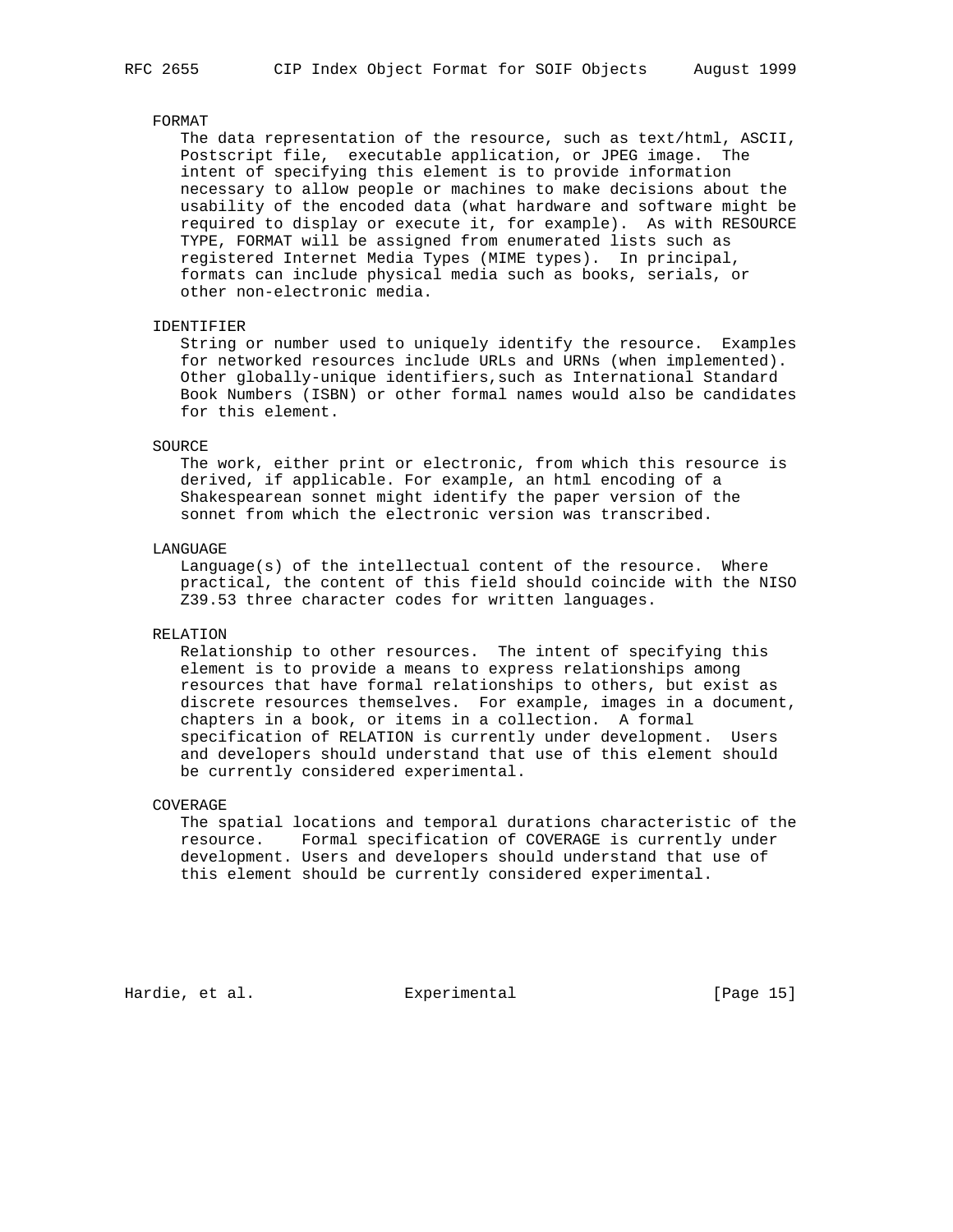```
 RIGHTS
      The content of this element is intended to be a link (a URL or
      other suitable URI as appropriate) to a copyright notice, a
      rights-management statement, or perhaps a server that would
      provide such information in a dynamic way. The intent of
      specifying this field is to allow providers a means to associate
      terms and conditions or copyright statements with a resource or
      collection of resources. No assumptions should be made by users
      if such a field is empty or not present.
   Example:
@Dublin-Core-1 { ftp://ds.internic.net/internet-drafts/
draft-kunze-dc-00.txt<br>TITLE{52}: Dublin Core Metadata fo
             Dublin Core Metadata for Simple Resource Description
CREATOR-1{9}: S. Weibel
CREATOR-2{8}: J. Kunze
CREATOR-3{9}: C. Lagoze
SUBJECT{44}: The Dublin Core Set of Elements for Metadata
DESCRIPTION{46}: Reference description of Dublin Core elements.
PUBLISHER{31}: Internet Engineering Task Force
CONTRIBUTOR-1{11}: Nick Arnett
CONTRIBUTOR-2{15}: Eliot Christian
CONTRIBUTOR-3{14}: Martijn Koster
CONTRIBUTOR-4{18}: Christian Mogensen
CONTRIBUTOR-5{14}: Timothy Niesen
CONTRIBUTOR-6{11}: Andrew Wood
CONTRIBUTOR-7{10}: Mic Bowman
CONTRIBUTOR-8{11}: Dan Connoly
CONTRIBUTOR-9{15}: Michael Mauldin
CONTRIBUTOR-10{12}: Wick Nichols
DATE{16}: February 9, 1997
TYPE{14}: Internet draft
FORMAT{4}: Text
IDENTIFIER:{21} draft-kunze-dc-00.txt
SOURCE{41}: http://purl.oclc.org/metadata/dublin_core
LANGUAGE{3}: eng
RELATION{24}: Draft Reference Standard
COVERAGE{22}: Expires August 8, 1997
RIGHTS{58}: Unlimited Distribution;
               readers must not cite as standard.
```
}

Hardie, et al. Experimental [Page 16]